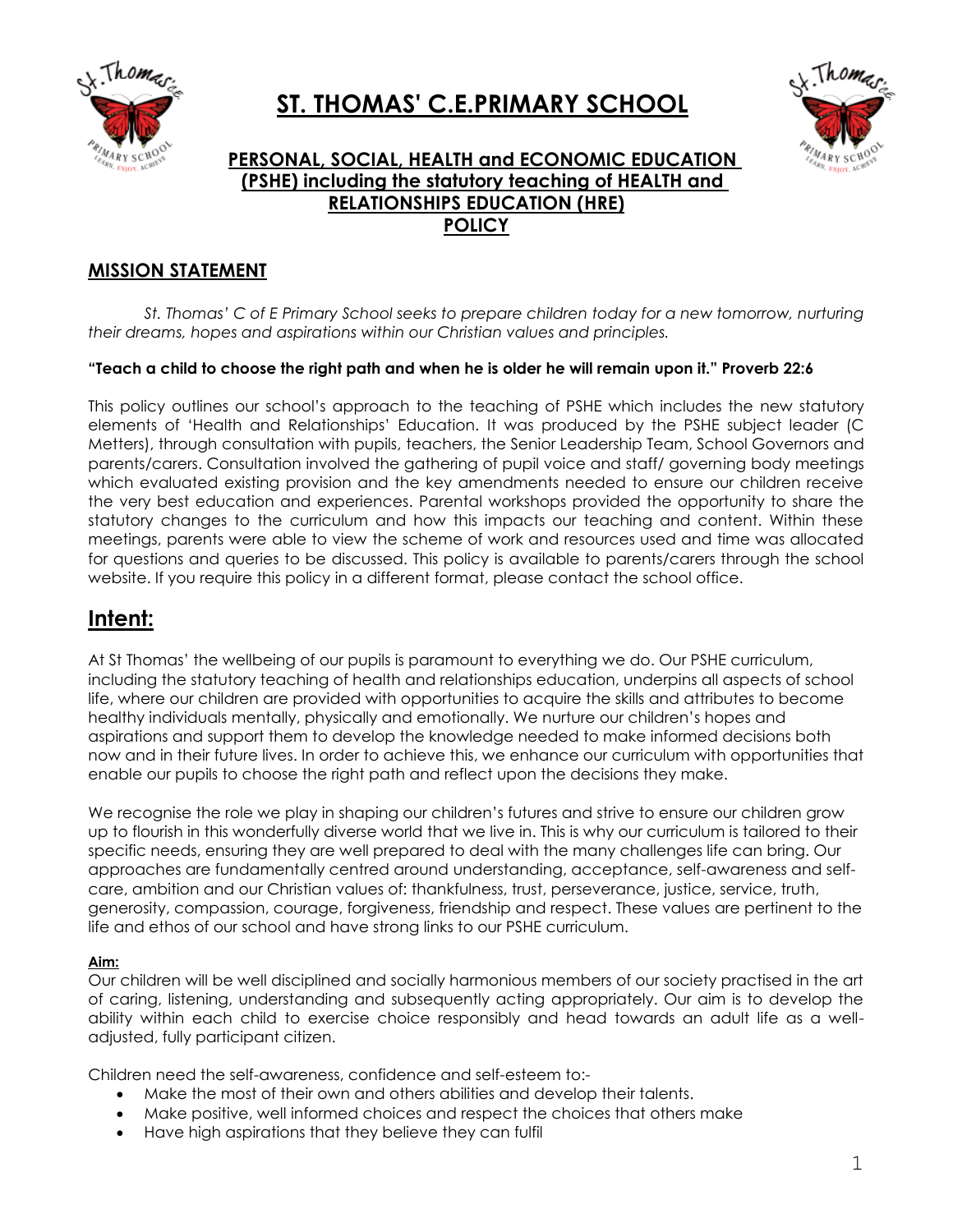- Persevere when faced with challenge
- Play an active role as a member of a democratic society
- Develop independence and responsibility
- Celebrate, respect and understand the differences in our society
- Have worthwhile and fulfilling relationships
- Keep themselves and others safe
- Know how to lead healthy lifestyles
- Develop self- awareness and collaboration
- Develop and understand emotional intelligence
- Understand their rights and responsibilities in all aspects of life
- Know that there are consequences linked to their choices and behaviour
- Seek out help and support when needed
- Understand that all types of families should be centred around love
- Know how to recognise when they or someone else is being bullied and know ways in which conflict can be solved
- Stand up for what is right
- Be actively engaged within their learning
- Develop the skill of reflection, recognising what the learning means to them the impact it will have upon their present and future lives.
- Understand and clarify their own values, beliefs and views.
- Develop enquiry and interpersonal skills.

# **Implementation:**

PSHE is an integral and fundamental part of our school curriculum and culture. It is therefore taught through cross curricular links wherever possible. In addition to this, a weekly 30-60 minute session is allocated to the discrete teaching of PSHE. PSHE is embedded in all aspects of school life and is reflected in the ethos of the school, the nature of relationships with and between staff, the displays in each classroom and around school. Our close links with our families and community mean that it is also reflected in the outside environment of the school. When planning and teaching PSHE, the religious backgrounds of all pupils are taken into account and highly valued to ensure that topics are appropriately handled and that faith perspectives are thoughtfully considered. All teaching will reflect the law, including the relevant requirements of the Equality Act 2010.

Class teachers use the JIGSAW PSHE/ Health and Well-being programme and implement their own methods which complement and reflect the overall aims and philosophy of the school. PSHE has a progressive curriculum in which skills, knowledge and values are revisited and developed to provide continuity and progression. The individual needs of our pupils are at the forefront of all we do at St Thomas' and therefore plans are continuously adapted to ensure these are addressed and prioritised. PSHE is taught in a way that stimulates curiosity and engages pupils in a variety of activities appropriate to their age, maturity, ability and previous experience.

Each half term, a new PSHE topic/theme is introduced to all pupils through an assembly which is held in key stages. The topics which are covered include: 'Being Me in My World', 'Celebrating difference', 'Dreams and Goals', 'Healthy Me', 'Relationships' and 'Changing Me'. This spiral programme enables learning to be progressively deepened where key concepts are expanded, and fundamental skills are rehearsed and developed. Whilst following this scheme of work, teachers are required to be adaptable in their approaches and must be alert and responsive to individual needs and particular issues that arise. This personalised approach is achieved through the use of additional resources (accredited by the PSHE Association), activities, lesson plans and educational visits which supplement and enhance the scheme of work.

# **SEND, Inclusion, Equality and Diversity**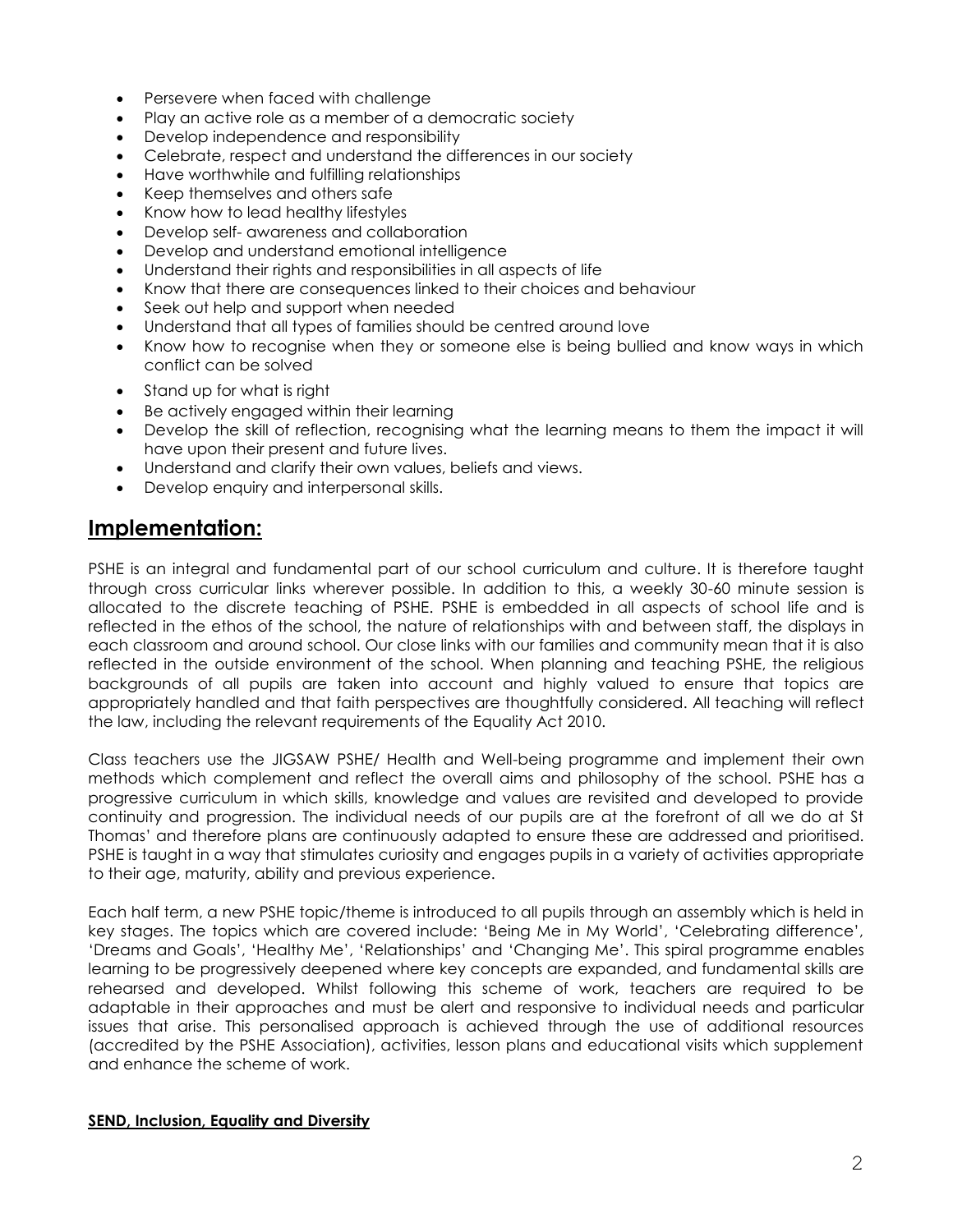In line with the Equality Act 2010, we promote the needs and interests of all pupils, regardless of gender, sexual orientation, culture, faith, race, disability or personal circumstance by teaching our children to respect and celebrate difference and recognise the importance of equality. The delivery and approach to the teaching of PSHE is adapted and differentiated wherever needed in order to meet the needs of all children, including those with special educational needs. All children will be given a voice in which to express their thoughts and feelings, share their concerns or ask questions. Teaching will always take into account ability, age, development, cultural background and those with English as an additional language to ensure that the provision is fully accessible to all of our children, providing equal opportunities. We are respectful of our pupils' unique starting points and ensure our planning and teaching reflect this in order to build on prior learning. We offer challenge to our more able pupils through questioning and expected outcomes, ensuring they are well practised in the skill of reflection. Whilst ensuring we promote and celebrate diversity through all aspects of school life, we will also use PSHE and HRE as a vehicle to address this.

## **Support for vulnerable or 'at risk' pupils**

Vulnerable or 'at risk' pupils will be specifically considered within the planning and delivery of PSHE. All teachers will take into account the needs of their individual pupils, ensuring they offer further one to one support where needed in a sensitive and confidential manner. Teachers know their pupils and families well and will use this to ensure they consider issues and topics which may be particularly sensitive to individual pupils. The approach and delivery will then be adapted to ensure their needs are met and all pupils achieve the best possible outcomes. Teachers will use behaviour records, parent conversations, discussions with link professionals and CPOMS (safeguarding records) to further inform this. Where any safeguarding or wellbeing concerns are raised through the teaching of PSHE, all staff will follow the safeguarding procedures as outlined in the safeguarding policy.

#### **How will we ensure the curriculum is relevant to our children?**

The specific needs of our children will always be at the forefront of our curriculum design. The PSHE and HRE curriculum is constantly reviewed and amended to reflect any issues that arise both globally and within our community, especially those that are personal or relevant to our children and families. To further ensure that our programme is thorough and well balanced we will analyse and consider local data (including public health data) and school information such as CPOMs, attendance, behaviour records, the school health profile, Health Needs Assessment Surveys, the school's NCMP weighing and measuring data for Reception and Year 6 pupils, public health data on road traffic accidents, attendance at A&E, alcohol and drug use, social deprivation, family life, and career and life chances. This information will be used to personalise the opportunities that we provide. As stated by the DfE, we will consistently ensure that our content and approach to teaching is 'sensitive, age-appropriate, developmentally appropriate and delivered with reference to the law'.

# **How PSHE is taught:**

- In the classroom in a timetabled session each week, and as part of the broader curriculum
- Through cross curricular subjects such as RE, Science, Geography, History, Computing, Maths, PE, English
- In JIGSAW/Collective Worship and whole school assemblies class, year group and key stage
- On school visits and residentials, and visitors to school
- Through curriculum enrichment (e.g. Stay Safe Week, Children's Mental Health Week, Sports Day, raising money for school and charities, taking part in local community ventures)
- Through the school council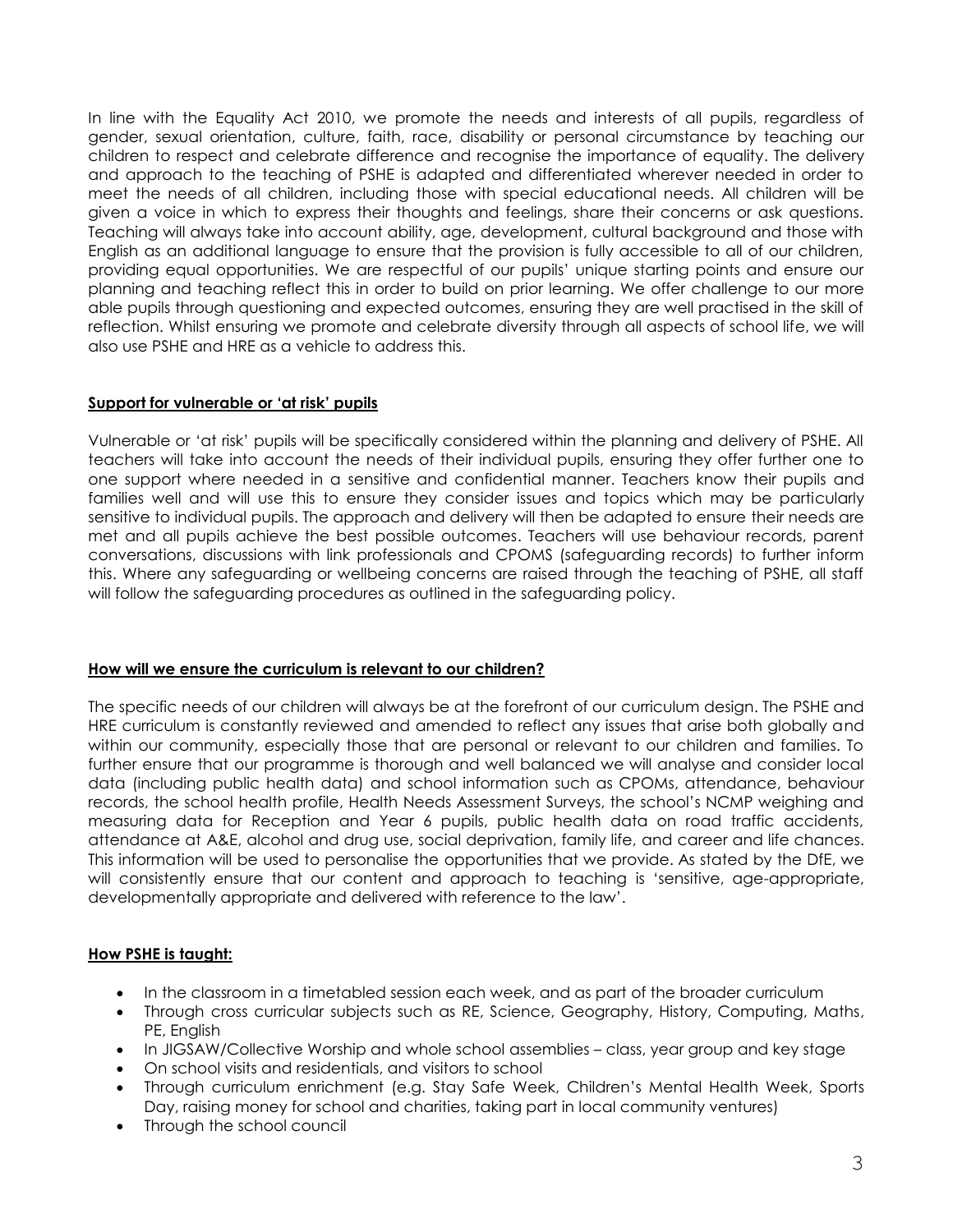Through PSED, Physical Development and Understanding the World within the Early Years curriculum

#### **How PSHE is taught across the curriculum:**

PSHE is taught in all year groups through relevant topics during an allocated session each week. We make cross-curricular links to other subjects where possible:

• *Science and PE* - healthy lifestyles including eating, sleep, physical activity and hygiene, mental health and wellbeing, our bodies including naming the body parts and exploring safe touch, lifecycles, body changes

• *Geography* – caring for the locality - litter/pollution, supporting charities such as Water Aid and The British Heart Foundation, representing the class as School Councillor, road safety, current issues in the news

• *Drama, English* **& debate club-** using stories to consider issues related to relationships, health, wellbeing and emotions as well as discussions about topical issues

• *RE/Collective Worship-* includes many aspects related to relationships, families, diversity, selfawareness and celebrating difference

• *Computing –* staying safe online, online relationships, screen time, mental health and wellbeing

• *Art –* mindfulness, wellbeing, creativity, opportunities for children to express themselves in their own unique ways

• *School Council –* democracy, developing communication skills, cooperation, respecting the views of others, accountability and citizenship.

**PSHE & Oracy -** As part of the Oracy curriculum children are taught to express their opinions; to agree; to disagree; to challenge and to question within the safe environment of PHSE lessons. All children's contributions form age-appropriate discussions. Within the PHSE curriculum across KS1 and KS1 there are opportunities for children to learn to articulate their learning through spoken outcomes at the end of the unit.

Topic specific vocabulary which children will need to understand and use to access the curriculum is taught within the PHSE lessons.

Some examples of words that children are taught in Key Stage 1 include: Motivation, healthy, lifestyle, family, belong, same and different.

Some examples of words that the children are taught in Key Stage 2 include: Hope, dream, goal, achievement, culture, similarity, difference, worries, values, peer-pressure, fear, judgement and appearance.

*Visitors who are used to enhance our PSHE programme may include Parents/Carers, the School Nursing Service, the Emergency Services, health professionals and visiting theatre groups. All visitors are expected to work within the terms of this PSHE Policy and will be made aware of safeguarding procedures.* 

#### **Early Years Foundation Stage**

PSHE is placed at the heart of the Early Years curriculum. From the moment our children enter our school nursery, they are provided with experiences that nurture them and help them to grow into respectful, kind and thoughtful individuals. Early years is where our children form the foundations of their understanding of relationships, families, boundaries, negotiation, resilience, emotions, well-being, health and self-care. 'Personal, social and emotional development' is one of the prime areas of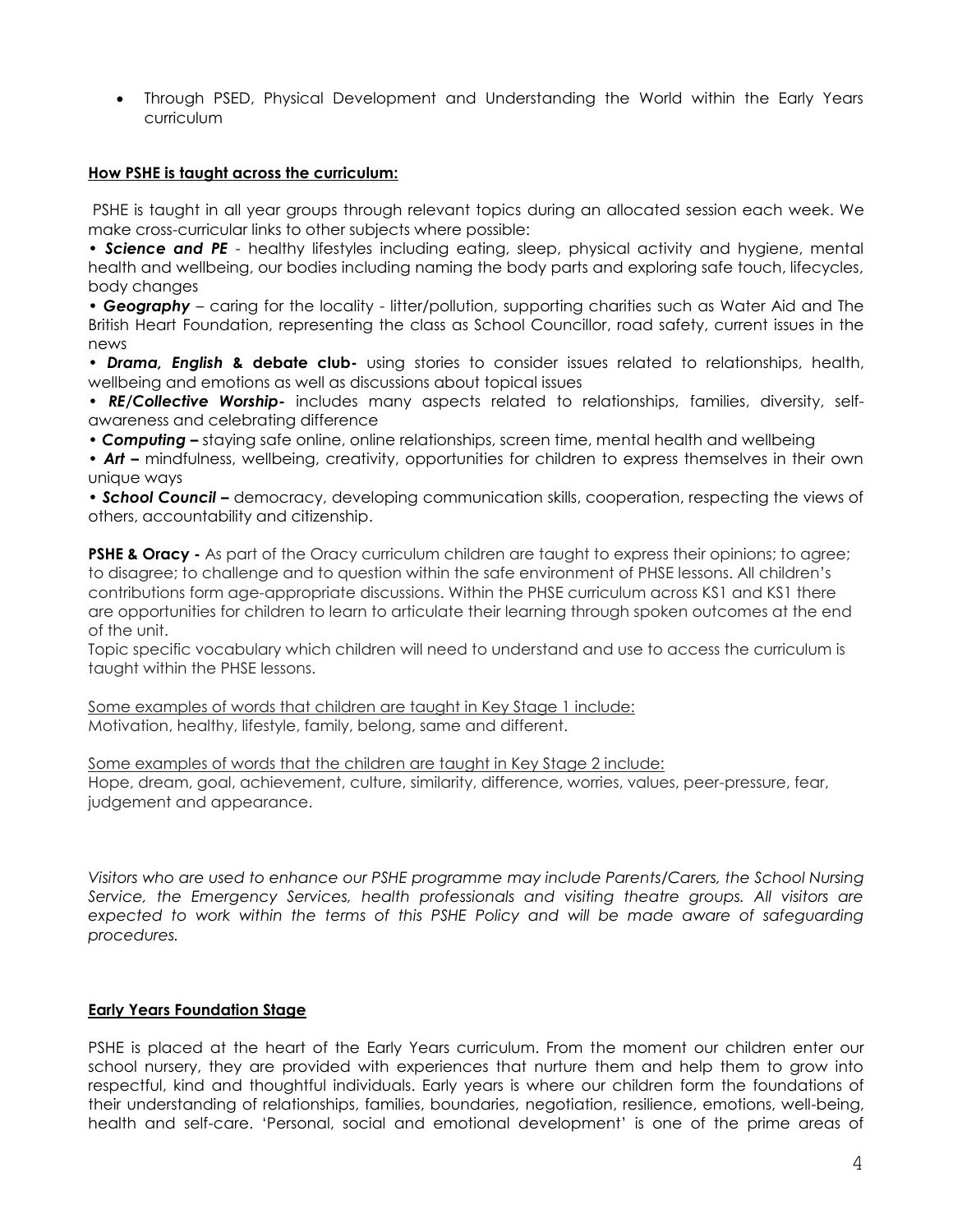learning within the Early Years curriculum and specifically aims to teach the children about 'self-Regulation' 'Managing Self' and 'Building Relationships'. 'Physical Development' is another of the prime areas of the curriculum which aims to equip the children with further independence through developing their abilities to feed themselves, get dressed and undressed, communicate and manage their needs and basic hygiene, and know ways to keep themselves healthy and safe. When planning for the specific area 'People, Culture & Communities', teachers ensure that the children are taught to respect, value and celebrate differences amongst communities and traditions, and recognise that although many families are different, they are all centred around love.

In the early years, children are taught through whole class teaching, adult led activities and most importantly through play. Within their play and exploration, children are equipped with the skills to turn take, neaotiate and express themselves effectively. They are encouraged to persevere and persist when faced with challenges and develop the skills and confidence to trial new ideas until they are successful in achieving their goals. They are taught to listen to and value the views and wishes of others whilst recognising the significance of sharing their own thoughts and ideas. Although PSHE is interweaved into all elements of the early years experiences, PSHE is also taught as a discrete subject on a weekly basis, using the JIGSAW scheme of work and other age-appropriate, high quality resources which address specific needs.

## **Opportunities to promote PSHE, SMSC and British Values throughout the school**

In addition to the explicitly taught programme, there are a number of activities that implicitly promote PSHE and Citizenship. For example-

- Developing pupils' confidence and responsibility and making the most of their abilities e.g. positive rewards system, target setting, class responsibilities.
- Preparing to play an active role as citizens e.g. school council, community projects, developing class rules, charity work, debate team, oracy lessons.
- Developing a healthy, safer lifestyle e.g. walk to school week, lunch time clubs, monitoring school meals, teaching playground games.
- Developing good relationships and respecting the differences between people e.g. celebrating different cultures, whole school celebration days, RE, collective worship

#### **Whole School Approaches**

There are many activities that form part of our school routine that help promote children's selfawareness, self-esteem and confidence. These include:

- Celebration assemblies, where awards are given and achievement recognised. This includes a half termly jigsaw award for each of the PSHE topics.
- Displays of work which help to promote personal pride and celebrate achievements.
- Taking part in class assemblies, concerts and school performances.
- Collective worship, though not necessarily PSHE based, often encourages children to reflect, contemplate, share and appreciate the quality of relationships. Assemblies should explore different themes and cultures, highlight wider social issues and also allow for personal reflection whilst at the same time remaining an Act of Worship.
- The management of day to day incidents, which provide opportunities to raise awareness explore issues and generate more thought about future behaviour.
- Clubs, trips and school journeys, which foster independence and responsibility across the whole school community whilst supporting mental and physical health and well-being
- Competitions such as Lego, swimming galas and Boccia which build on team work and support the development of resilience.
- Fund raising, local issues, recycling, charity week, visits to service providers, people who help us etc, which help to provide important links with the community and develop community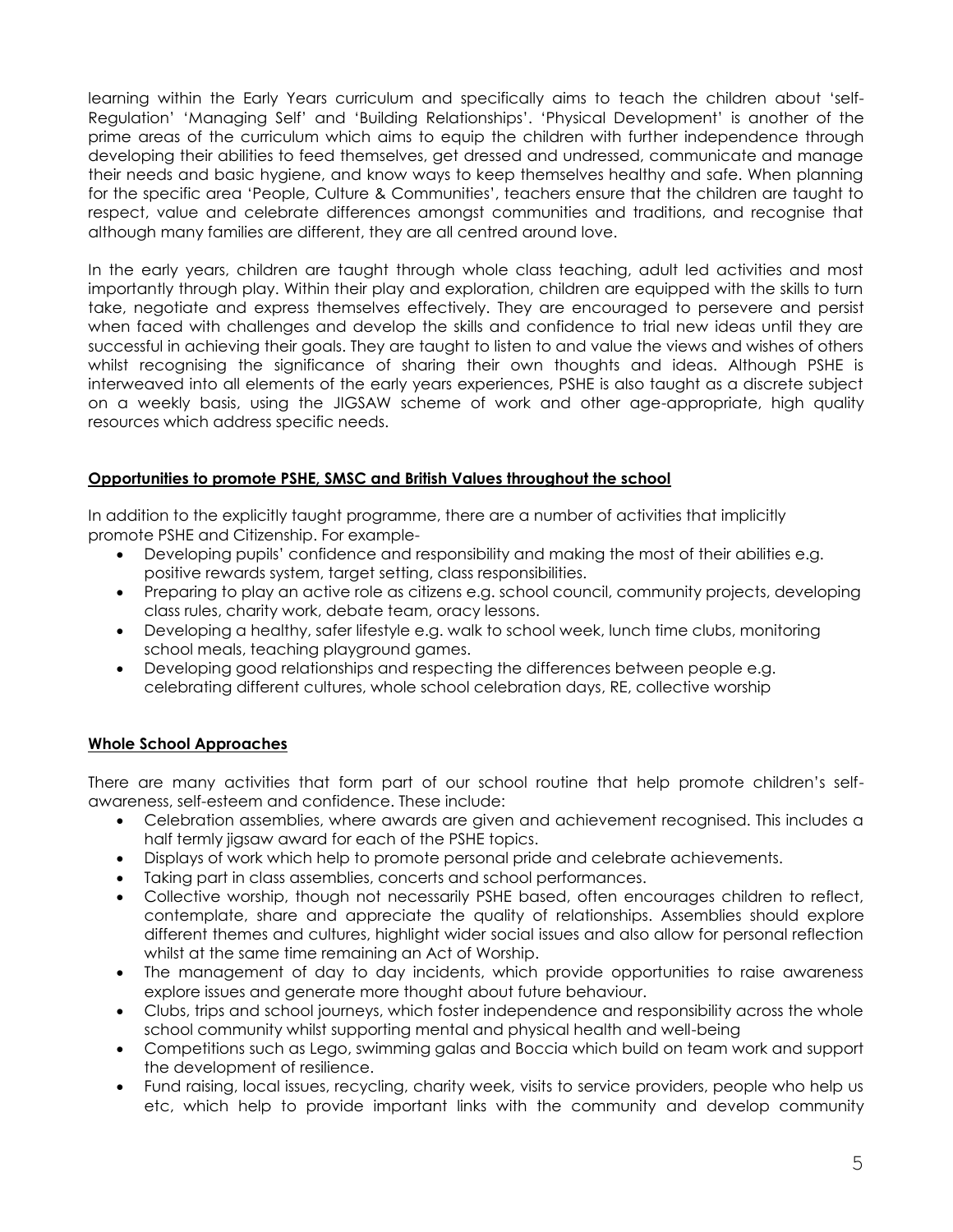involvement. Children can learn how to become helpfully involved in the life and concerns of their neighbourhood, preparing them to be active citizens.

## **School Council**

Article 12 of the United Nations Convention on the Rights of the Child (UNCRC) states that children must have a say in decisions that affect their lives. The School Council is a key element in the development of Citizenship within the school and allows the children an opportunity to voice their opinions, knowing that these are valued and respected. It is recognised that these views and opinions are an essential part of the continued progress and development of the school.

A school council representative is elected from each class by their peers and are required to attend each meeting. The School Council encourages **all** children to take an active role in the life of the school by allowing them the chance to raise their concerns and ideas for formal discussion. It also allows children to be involved in the school's decision-making process and whenever reasonable, new ideas and initiatives should be put to the School Council for their input. Whilst providing children with a voice, the school council also increases participation and teaches children about democracy and accountability.

To ensure that the pupils' ideas are listened to and are properly considered, a 'link teacher' is assigned to the school council. The link teacher ensures that the council is operating effectively and fairly. He/she also ensures staff are aware of the issues currently being debated by the Council and can put forward ideas or concerns raised by staff.

To ensure the School Council runs efficiently all staff should:

- Allow class time for the class representatives to feed back to the pupils as soon after each meeting as possible.
- Allow time for all children to put forward their ideas and views
- Allow class representatives to attend all meetings.

#### **Classroom Environment**

In all classrooms, the celebration of PSHE should be clearly evident. Each classroom must have a PSHE display which outlines the learning charter (class agreement), current topic and subject specific vocabulary. Teachers are advised to display images alongside the vocabulary in order to particularly support our SEND and EAL learners. Displays should also be used in order to celebrate the children's work. The 'worries and wishes' boxes and 'Ask-it-Baskets' should be easily accessible within this area of the classroom.

#### **Who is responsible for the teaching of PSHE:**

PSHE including 'health and relationships education' is taught by teachers and supported by teaching assistants and all other staff. Teachers responsible for the delivery of PSHE will receive high quality training through specific CPD opportunities. Where external contributors are used to supplement and enrich pupils' learning, a member of teaching staff will always be present and will be expected to take an active role in the session.

#### **Health & Relationships Education**

Health and Relationships education is embedded within the PSHE curriculum and is a statutory requirement from the Department for Education as of September 2020. Through the teaching of Health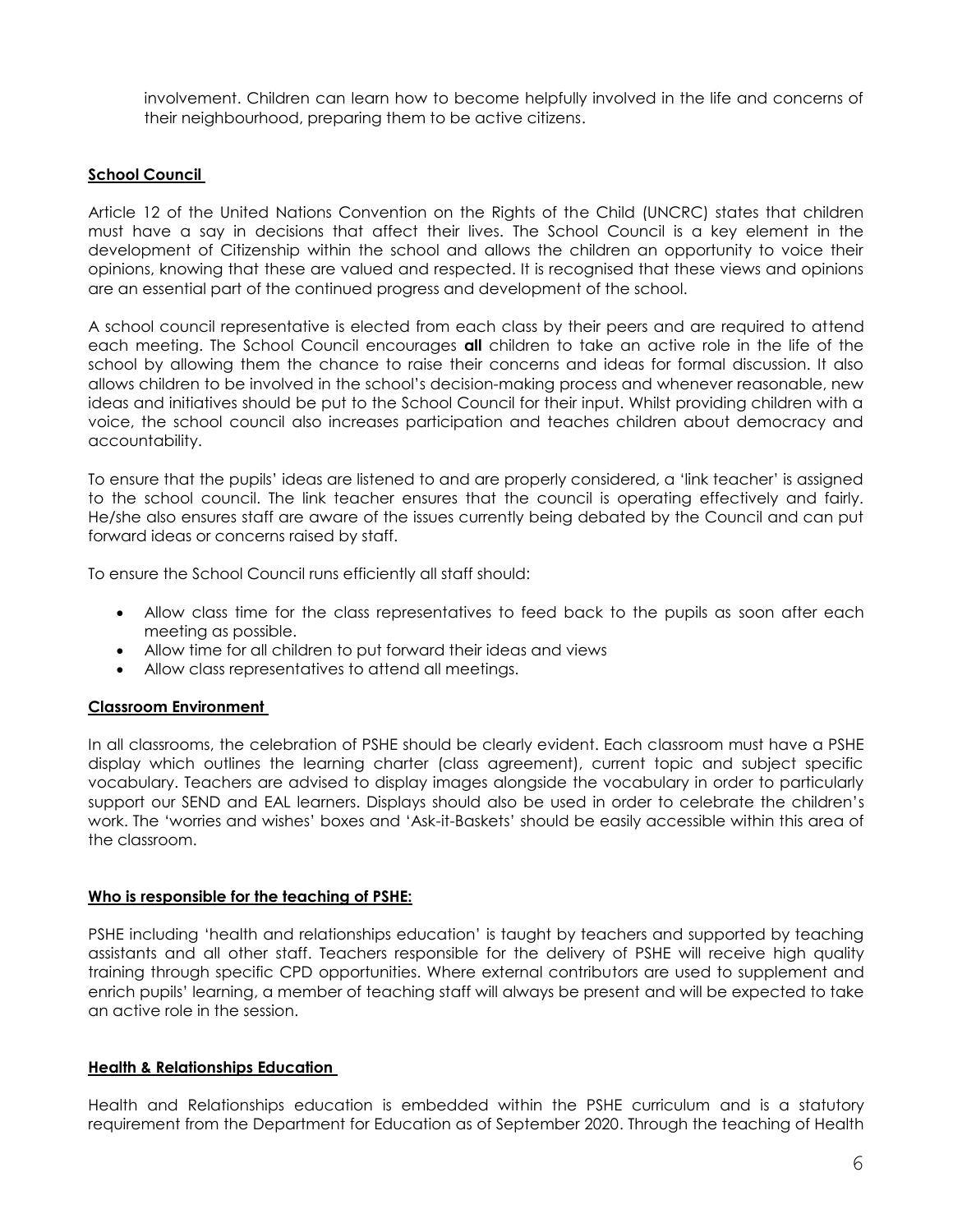and relationships Education, we aim for our pupils to make safe and informed decisions both now and in their future lives. The statutory elements of Health & Relationships Education are mapped against the JIGSAW scheme of work in order to ensure adequate coverage and progression.

Subject content:

Relationships Education

- Families and people who care for me
- Carina friendships
- Respectful relationships
- Online relationships
- Being safe
- $\bullet$

Health Education

- Mental wellbeing
- Internet safety and harms
- Physical health and fitness
- Healthy eating
- Drugs, alcohol and tobacco
- Health and prevention
- Basic first aid
- Changing adolescent body

Whilst using the JIGSAW scheme of work to teach Health and Relationships Education, local health data, data from the school health profile, and behaviour and wellbeing records are also used in order to further inform our programme; ensuring it is well suited to the particular needs of our children. As Health and relationships education in an integral part of our whole school PSHE education provision, it will be taught by class teachers who have received specific CPD in this field and will be overseen by the senior leadership team and governors.

As with all aspects of school life, we ensure that the teaching of Health and Relationships education is fully inclusive and meets the needs of all pupils, including those with special educational needs and disabilities. Where necessary, teaching and learning is adapted and differentiated in order to address this.

The intended outcomes of our programme are that pupils will:

- Know how to access appropriate support safely both in school and in the wider world for themselves and others when needed.
- Know and understand what a relationship is, what friendship is, what family means and who can support them.
- Understand that they have a right to behave appropriately and respectfully online and know how to keep themselves safe.
- Understand they have a responsibility regarding permission seeking and giving and the concept of personal privacy.
- Develop the skills of consideration, respect, honesty, courage, integrity and truthfulness.
- Develop the attributes of perseverance, generosity, humility, self-respect and self-worth.
- Know the difference between appropriate and inappropriate or unsafe physical and other contact.
- Have a strong early understanding of the features of relationships that are likely to lead to happiness and security. This will also assist them in recognising unhealthy or less positive relationships if or when they encounter them.
- Recognise that families of many different forms can provide a nurturing, loving environment for children.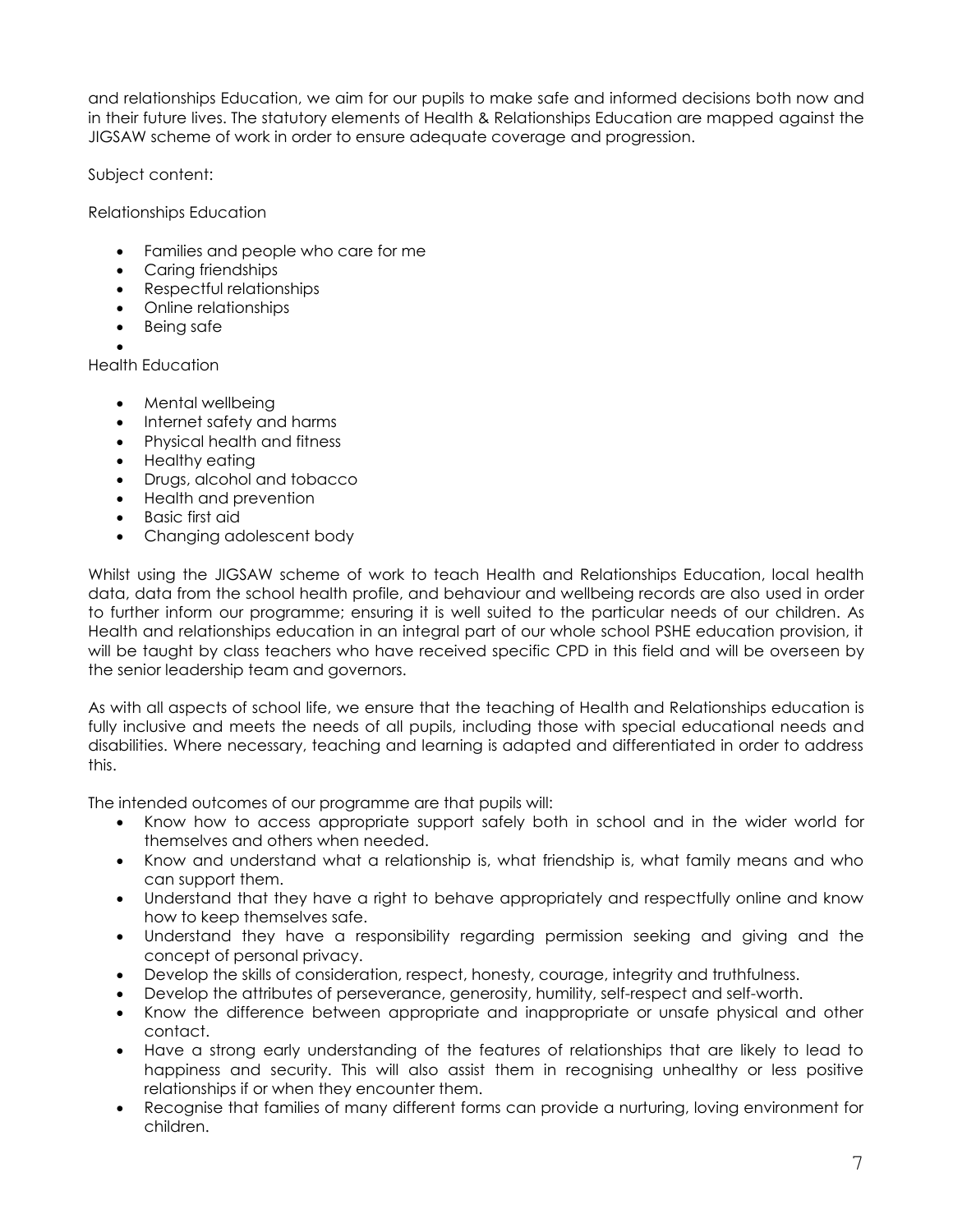- Understand ways to positively influence their own and others' emotional and mental wellbeing.
- Know that they have a right over their own body and understand how to seek support when needed.
- Make good decisions about their own health and wellbeing (both mentally and physically).
- Understand the benefits of daily exercise, good nutrition and sufficient sleep.
- Know and understand the normal range of emotions that everyone experiences.
- Be aware of simple self-care techniques, personal hygiene, basic first aid and the prevention of health and well-being problems.
- Understand that hobbies, interests, socialising with others and participation in their own communities can promote good health and well-being.
- Gain an understanding of the benefits and risks associated with the 'online world' and recognise the importance of rationing time spent online.

An overview of the learning of 'Health and Relationships Education' can be found on the school website.

#### **Sex Education/ Right to be excused**

Sex education beyond that of which is covered within the science curriculum is NOT taught at St Thomas'. At Key stages 1 and 2, the national curriculum for science includes teaching about the main external body parts and changes to the human body as it grows from birth to old age, including puberty. It also requires children to be taught about the reproduction of mammals, which we have opted only to teach within our science curriculum, not within PSHE as we believe this is most appropriate for our children. Current regulations and guidance from the Department for Education (DfE) state that parents do not have the right to withdraw their child from the teaching of 'Health and Relationships Education' or the Science curriculum. We are, of course happy to further discuss the curriculum and its content with parents and invite you to contact our school office regarding this. Parents will be notified when pupils are taught about 'the changing adolescent body'.

Health and relationships education is monitored and evaluated by the PSHE lead, in consultation with the senior leadership team and governors. See section on 'Monitoring'.

#### **Confidentiality and Safeguarding**

Keeping children safe is at this heart of this subject and all that we do at St Thomas'. Group agreements will be agreed between the teacher and pupils at the start of each academic year. This will be known as the 'learning charter'. At the beginning of all PSHE lessons, pupils are reminded of the 'group agreement' which aims to create a safe, supportive and trusting learning environment where pupils know to respect one another and their views. Although our children's confidentiality is respected at all times, where a child discloses information of concern or indicates that they are vulnerable or 'at risk', further action will be taken. This will involve information sharing with the school's designated safeguarding lead (in their absence, this will be the deputy safeguarding lead) and other agencies will be informed where appropriate. Children are specifically taught about how to raise a concern about themselves or a peer and are made aware of how this will be handled. If a child indicates that they may be vulnerable and at risk, the school's safeguarding policy will be adhered to. Please refer to the safeguarding policy.

# **Responding to Pupils' Questions**

At St Thomas', we encourage our pupils to become inquisitive learners and greatly value their questions. We understand the importance of ensuring questions are addressed as soon as possible within a safe learning environment to avoid our pupils from searching for answers using unreliable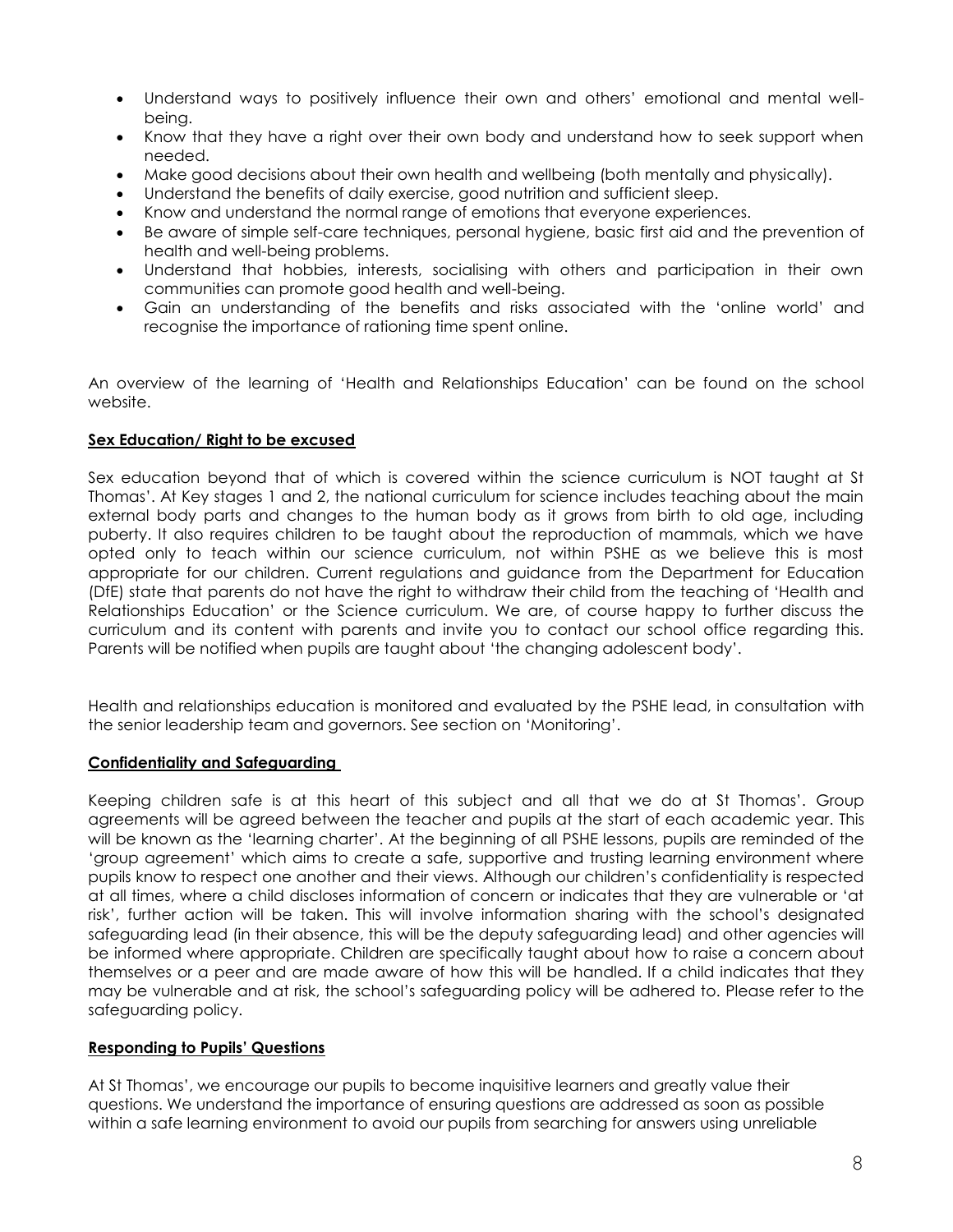sources. However, we recognise the importance of consideration towards prior learning and readiness when answering these. Where necessary, when sensitive questions are asked, pupils will be advised to write their question down and place it in an 'Ask-it- basket'. If the teacher or visitor is unsure whether or not to answer a question for whatever reason, the response is that it is not going to be answered now but the teacher "will get it answered for you as soon as possible". Where necessary, pupils will be supported by an adult to write the question, with the pupil still placing it in the basket. Where necessary, staff will consult with SLT regarding how to answer the question. The decision may be:

- There needs to be a safeguarding response.
- Contact home to share the question with parents and carers to ask if they would like to answer it, or school staff to answer it or to answer it together in partnership.
- The question falls within the school's agreed framework of what will be answered in class and can be followed up in the next lesson.
- If necessary, parents will be informed of the question their child has asked so that they are able to continue to support their child at home.

Pupils will also be encouraged to use the Ask-it-Basket if they do not feel comfortable with raising questions in an open setting.

If a safeguarding issue is raised by an anonymous question, we will reinforce as whole class, the ways in which pupils can seek help or advice if they feel unsafe or worried and they will be reminded that disclosures will be kept as confidential as possible (others will only be informed on a 'need to know' basis, in line with the safeguarding procedures). Children will be reminded of the role of the school in helping to keep them safe. Safeguarding issues or disclosures will be addressed by following the school safeguarding policy.

#### **'Worries and Wishes' boxes**

'Worries and Wishes' boxes are placed in all Key Stage One and Key Stage Two Classrooms (happy and sad boxes in the EYFS) and provide children with the opportunity to share any worries, troubles or concerns and any wishes and hopes they may have. This aims to encourage children to explore many ways of 'opening up' and accessing support and help they may need to deal with the many hurdles that life brings. Some children may find this especially difficult to do in a 'face to face' context. Children are advised on appropriate content when using the boxes and know to discuss safeguarding concerns verbally with a member of staff. Staff are required to look at the content of all boxes at the end of each day to ensure any safeguarding concerns that may arise are dealt with as a matter of urgency. When doing so, staff must follow the necessary safeguarding procedures, in line with the safeguarding policy. Children are encouraged to record their name when placing comments in these boxes. However, where an anonymous safeguarding disclosure is made, this will be addressed using the same procedure as stated with anonymous questions above.

#### **Partnership with Parents**

As stated by the Department for Education, we recognise that 'parents have the most significant influence in enabling their children to grow and mature and to form healthy relationships'. At St Thomas', we are committed to working with parents and carers. We exercise an 'open door' policy which enables parents/ carers the opportunity to raise concerns or queries with staff at any time. We will communicate with parents/carers around any sensitive questions that have been asked through a phone call or discussion at the end of the school day where necessary. We recognise that the teaching of PSHE can raise and address sensitive issues and we will support our parents where necessary by offering 1-1 sessions with our school safeguarding lead or family support worker and through regular communication with the class teacher. We encourage parents/ carers to further discuss PSHE topics with their children at home and parents will be made aware of the current theme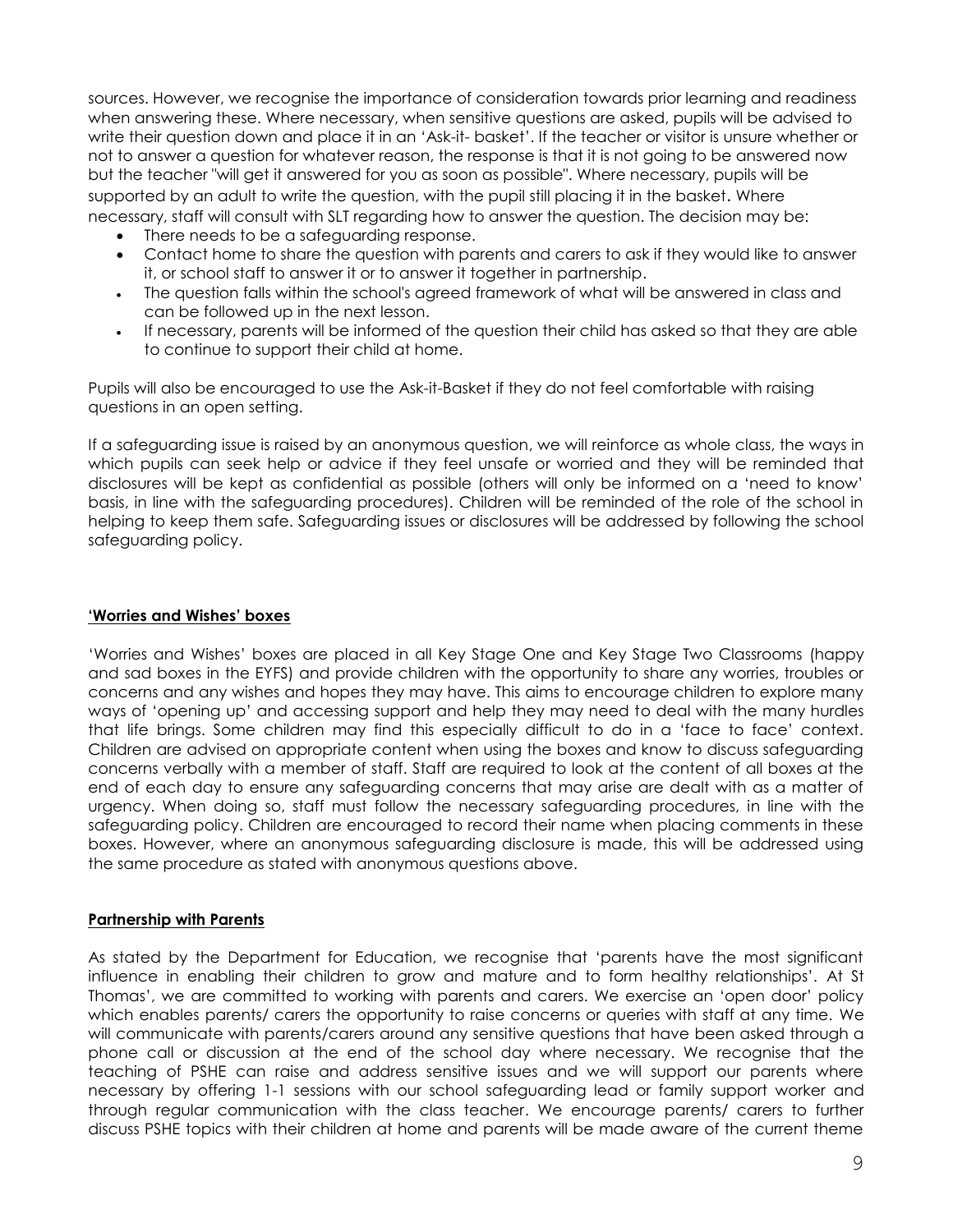through the school website and newsletters. Where appropriate, parents/ carers will be directed to external information and guidance materials from relevant organisations which can be explored with their children.

# **Impact:**

# **Leadership and Management**

It is vital that the subject leader demonstrates a high level of subject knowledge in order to support all staff in providing an engaging, meaningful and high quality PSHE curriculum. The role of the subject leader entails:

- Monitoring standards, attainment and progress and evaluating the subject (see previous section – Monitoring and Evaluation) and communicating any amendments needed.
- Keeping up to date with the latest requirements, guidance, reviews and research
- Disseminating key information to all staff and offering support where needed
- Offering additional support for new members of staff, associate teachers and Early Career Teachers.
- Providing or organising relevant CPD opportunities
- Leading by example by modelling quality first teaching

## **Monitoring and Evaluation:**

The PSHE subject leader, in regular consultation with the senior leadership team, is responsible for the overall monitoring of PSHE. The subject leader will continuously assess and review the effectiveness of teaching and learning within PSHE through:

- Lesson observations with feedback to teachers
- Looking at samples of pupils' work
- Looking at annotated plans
- Discussions with individual children (pupil voice)
- Evaluating visits/ enrichment activities

The specific needs of our pupils will be continuously revised through liaison with the safeguarding lead and class teachers and analysis of the school health profile. This will then further inform planning and the additional enrichment opportunities which are provided for the children. Pupil voice will be used to review and tailor our PSHE programme to match their specific needs and views where possible.

# **Recording**

Learning will be recorded in a variety of ways. This will include:

- PSHE exercise books
- Floor books
- Personal journals
- Photographs
- Video clips

Staff will be expected to ensure that each PSHE lesson is evidenced using one or more of the above methods.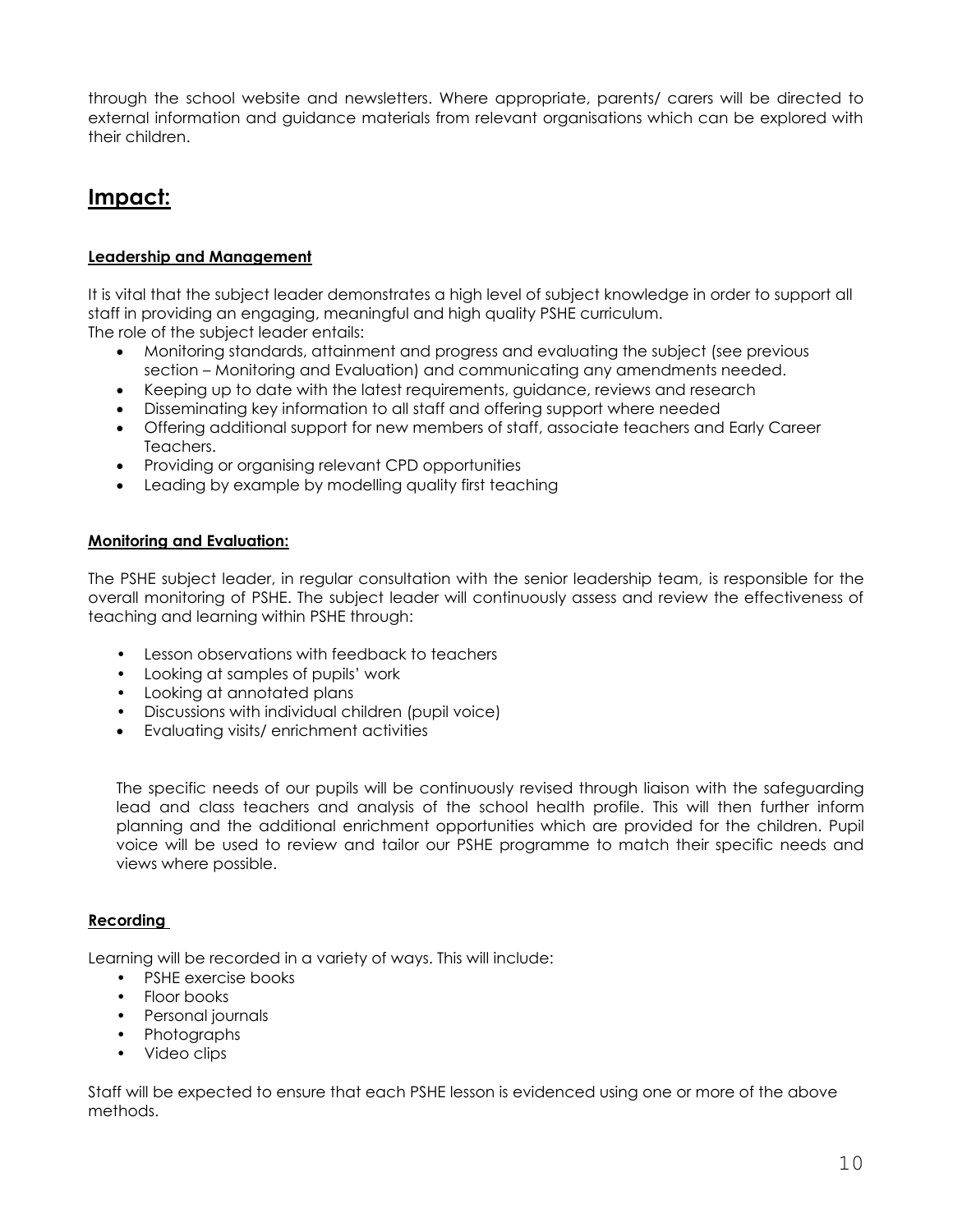Personal journals will be used for self- reflection and will not be marked by teachers. Children will be advised of how to use these appropriately; ensuring that safeguarding concerns or sensitive information is shared verbally with a member of staff and NOT recorded in the journal. Teachers must ensure that they read/ check personal journals on a weekly basis and after each use to ensure that any concerns are dealt with efficiently and effectively, and where needed, in line with the safeguarding policy and procedures.

# **Assessment**

As with all subjects at St Thomas', there remain high expectations and standards regarding pupils' work in PSHE. Where possible, a pre-assessment/ baseline task will be set at the beginning of PSHE lessons in order to determine pupils' prior knowledge. This will assist teachers in making effective judgment about personal development and progression within learning. 'Assessment for Learning' strategies will be used throughout the series of lessons, including structured questioning, mini plenaries and written and verbal feedback. A post task will then be used at the end of the lesson or series of lessons in order to evidence progress and inform future planning and learning. This will also assist in identifying pupils who require additional support or intervention. The post task may involve repeating the baseline task (for example adding to a mind map using a different coloured pencil). A variety of methods will be used in order to capture progress which include self-reflection and evaluation. Pupils will be given regular feedback in relation to their progress and areas of development and exercise books will be marked in line with school policy.

At the end of each unit, teachers will assess each child against the progression of skills to identify whether they are 'working towards', 'expected' or achieving 'greater depth'. This data will be used to track the children, identify any trends and address areas of concerns. It will also be used to inform future planning and delivery.

# **Who will be responsible for implementing this policy?**

The following people will be responsible for implementing this policy:

Key PSHE Governor – N Heale Head teacher – C Morris PSHE Lead – C Metters Class teachers Support staff including lunchtime supervisors Parents/ Carers

Documents that inform this policy include:

- Education Act (2011)
- Learning and Skills Act (2000)
- Education and Inspections Act (2006)
- Equality Act (2010)
- Keeping Children Safe in Education Statutory Safeguarding Guidance (2020)
- Children and Social Work Act (2017)
- The United Nations Convention on the Rights of the Child (1989)
- DfE statutory Guidance on Health and Relationships Education (2019)
- PSHE Association Programme of Study/ A Guide to Assessment in Primary PSHE Education